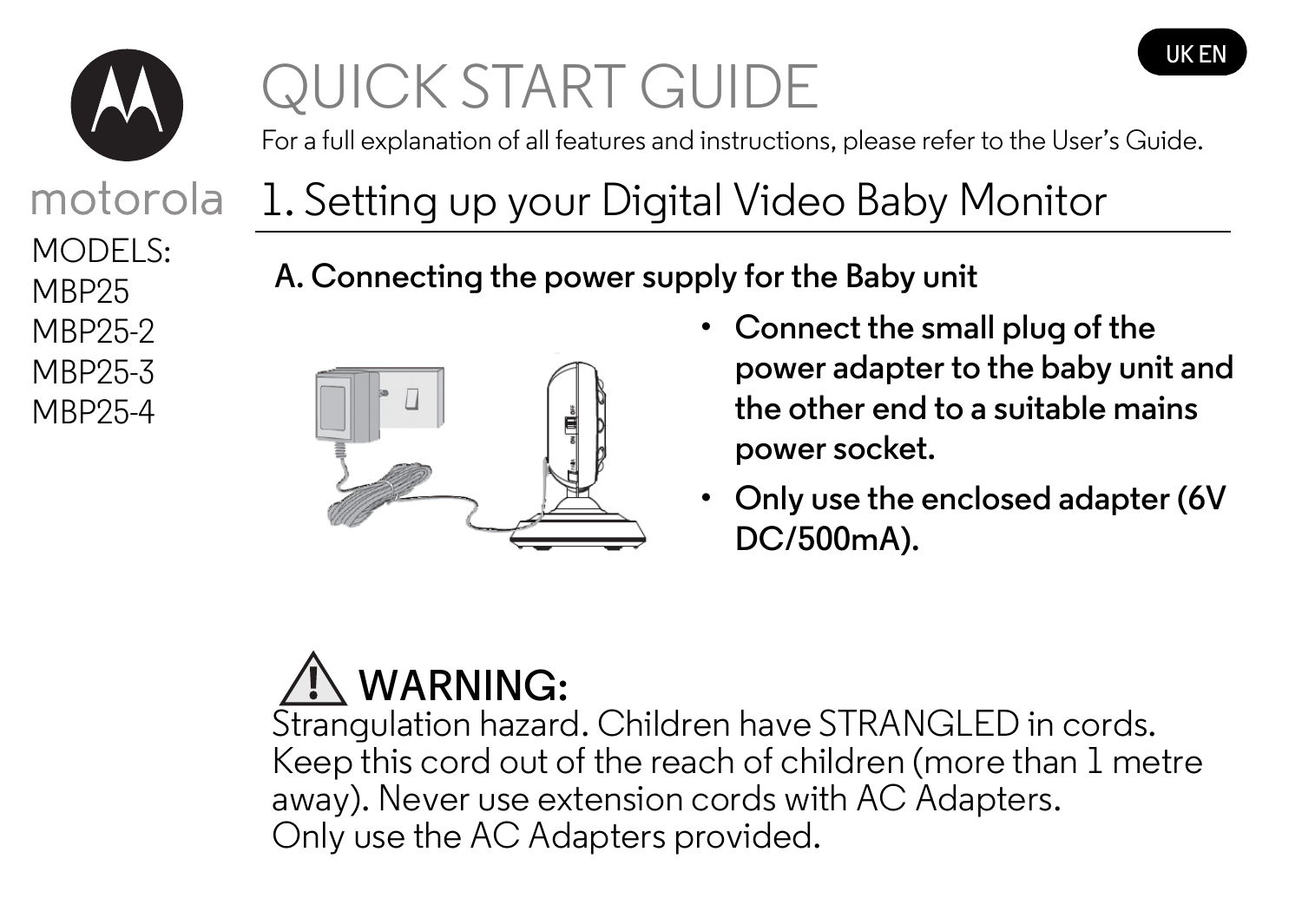#### **B. Installing the battery pack for the Parent unit**



**• Insert the wire tab of the rechargeable battery pack into the contact slot as shown above and fit the battery pack into the compartment.**

#### **C. Fastening the cover of the Parent Unit**



**screw driver. • Small cross head or Flat end**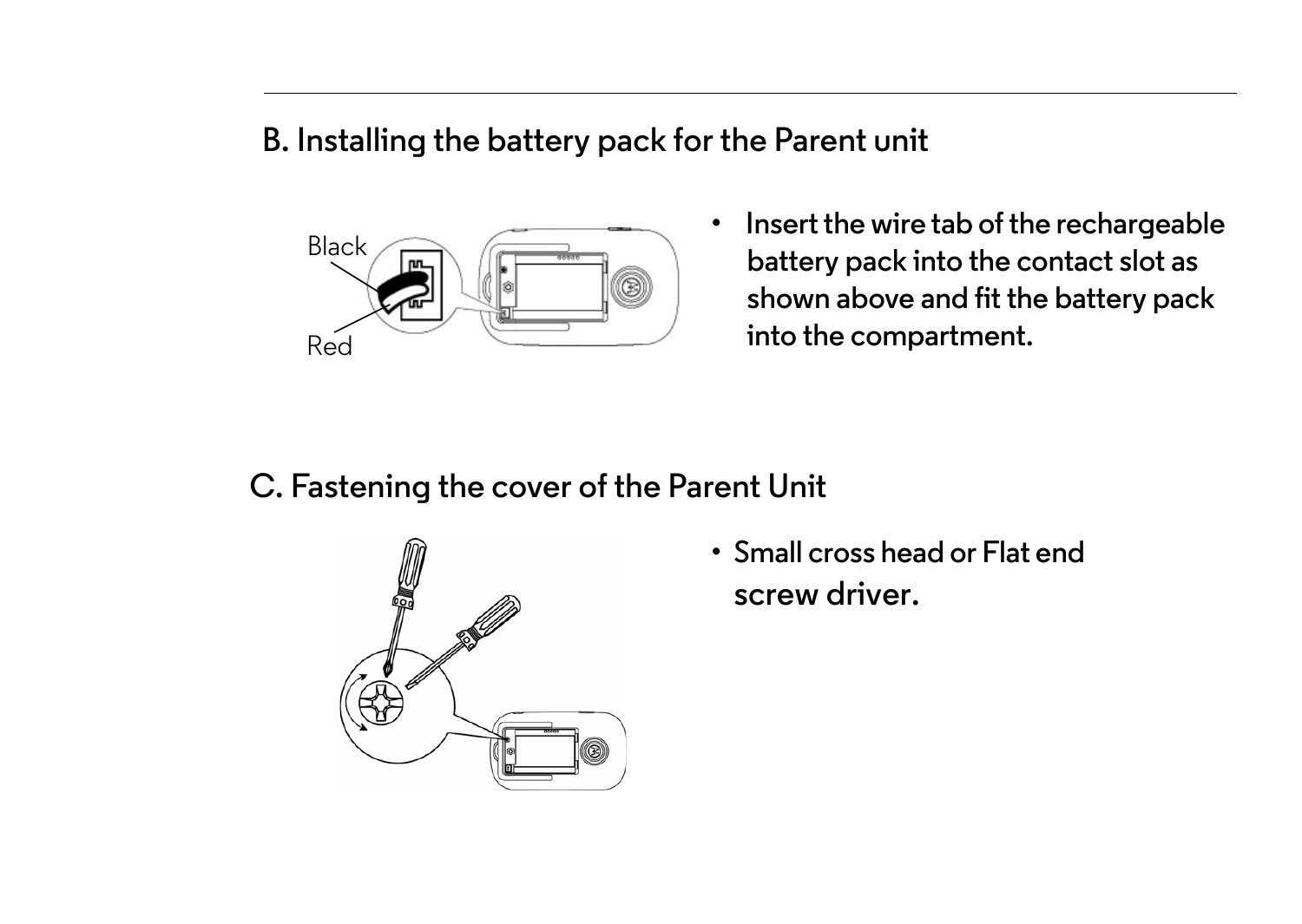#### **D. Parent Unit Power Supply**



- **and the other end to a suitable mains power socket. • Connect the small plug of the power adapter to the parent unit**
- **Only use the enclosed adapter (6V DC/500mA).**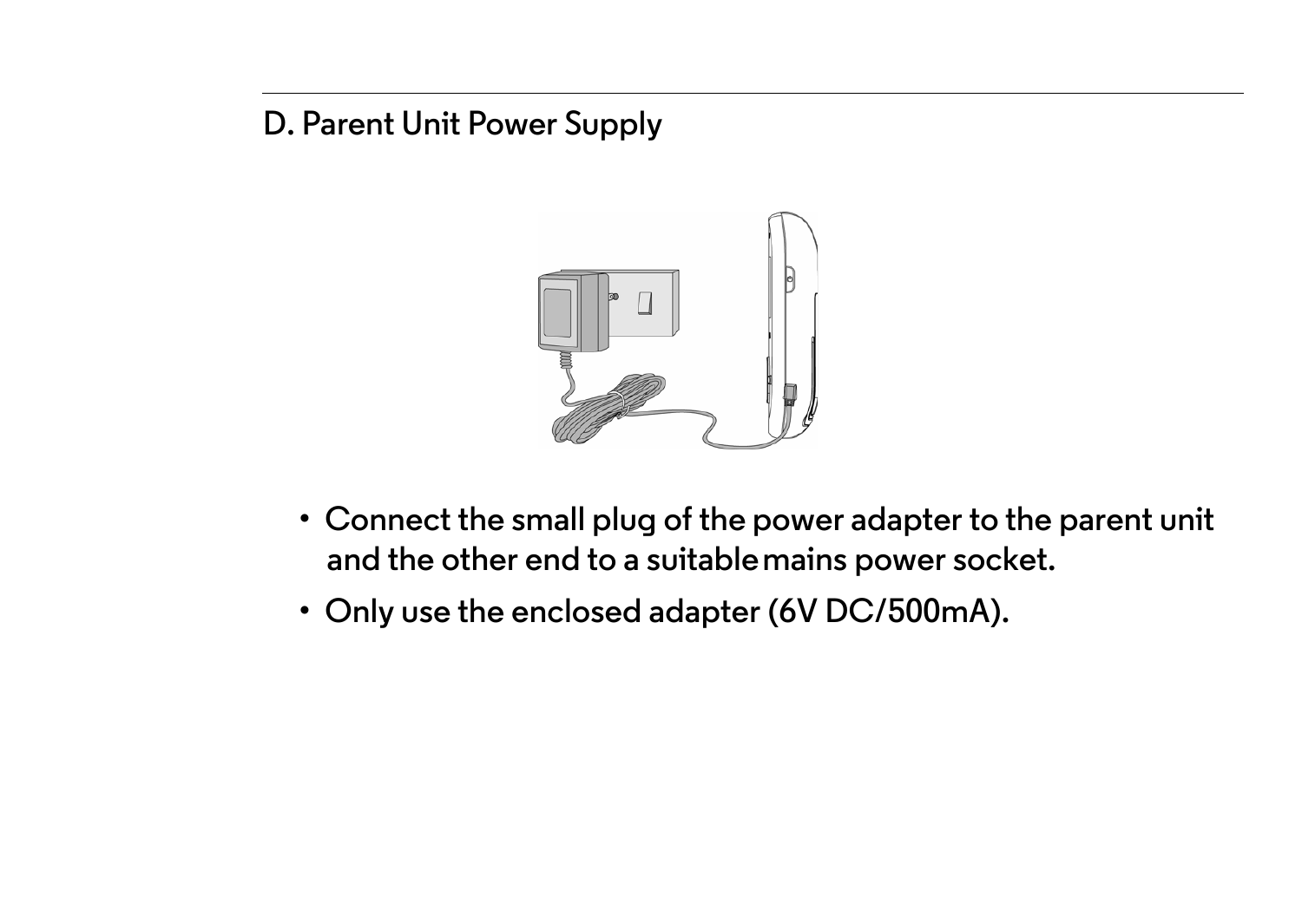### 2. Basic Operation of the Keys

| Parent unit   |                                                  |                                                                                                                                                         |
|---------------|--------------------------------------------------|---------------------------------------------------------------------------------------------------------------------------------------------------------|
| U<br>Q        | Power ON/OFF<br>button<br>Video ON/OFF<br>button | Press and hold to turn the unit $ON/OFF$ .<br>Press to turn the LCD display ON/OFF.                                                                     |
| 4+            | UP/VOL+ button                                   | Press to increase sound volume. Press to move up<br>menu options/settings. Press to move up in 2X zoom<br>mode.                                         |
|               | DOWN/VOL-<br>button                              | Press to decrease sound volume. Press to move down<br>menu options/settings. Press to move down in 2X<br>zoom mode.                                     |
| .<br>Эк       | MENU/OK button                                   | Press to open menu options.<br>Press to confirm a selection.<br>Press to pan right in 2X zoom mode.                                                     |
| <b>e</b>      | Return/Switch<br>Camera button                   | Press to return to previous menu level.<br>Press to switch camera units. (If paired with more than<br>one camera)<br>Press to pan left in 2X zoom mode. |
| ⊕             | ZOOM button                                      | Press to enter / exit 2X zoom mode.                                                                                                                     |
| Baby unit     |                                                  |                                                                                                                                                         |
| ON/OFF switch |                                                  | Slide the power switch down to switch on the unit.<br>Slide the power switch up to switch off the unit.                                                 |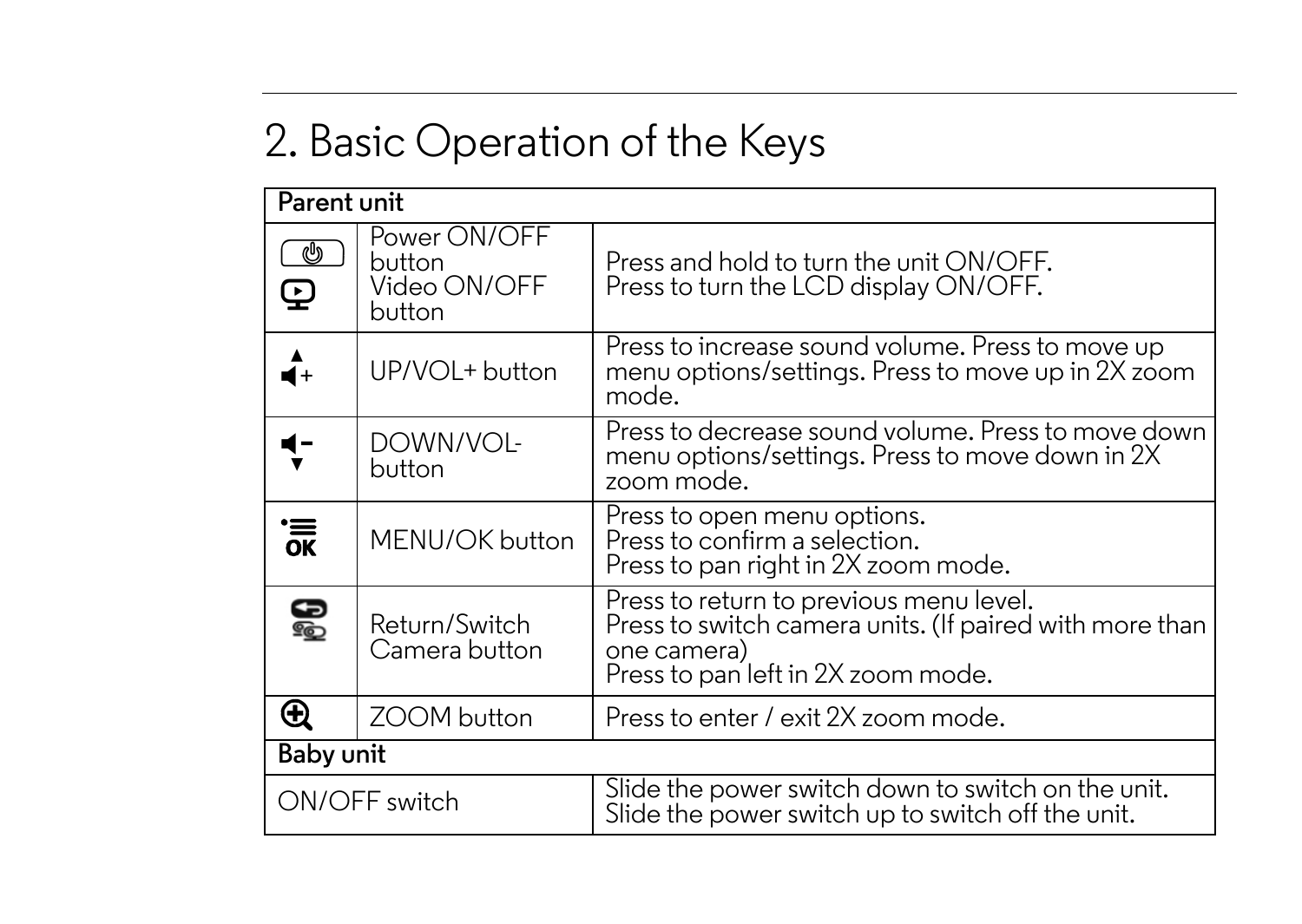

### 3. General Information

If your product is not working properly, read this Quick Start Guide or the User's Guide of one of the models listed on page 1. Contact Customer Service: **+44 (0) 844 557 0890 (UK only) +44 (0) 8187 62092 (ROI) Email: support@motorolahome.com**

#### **Consumer Products and Accessories Limited Warranty ("Warranty")**

Thank you for purchasing this Motorola branded product manufactured under license by Binatone Electronics International LTD ("BINATONE").

#### **What Does this Warranty Cover?**

Subject to the exclusions contained below, BINATONE warrants that this Motorola branded product ("Product") or certified accessory ("Accessory") sold for use with this product that it manufactured to be free from defects in materials and workmanship under normal consumer usage for the period outlined below. This Warranty is your exclusive warranty and is not transferable.

#### **Who is covered?**

This Warranty extends only to the first consumer purchaser, and is not transferable.

#### **What will BINATONE do?**

BINATONE or its authorized distributor at its option and within a commercially reasonable time, will at no charge repair or replace any Products or Accessories that does not conform to this Warranty. We may use functionally equivalent reconditioned/ refurbished/ pre-owned or new Products, Accessories or parts.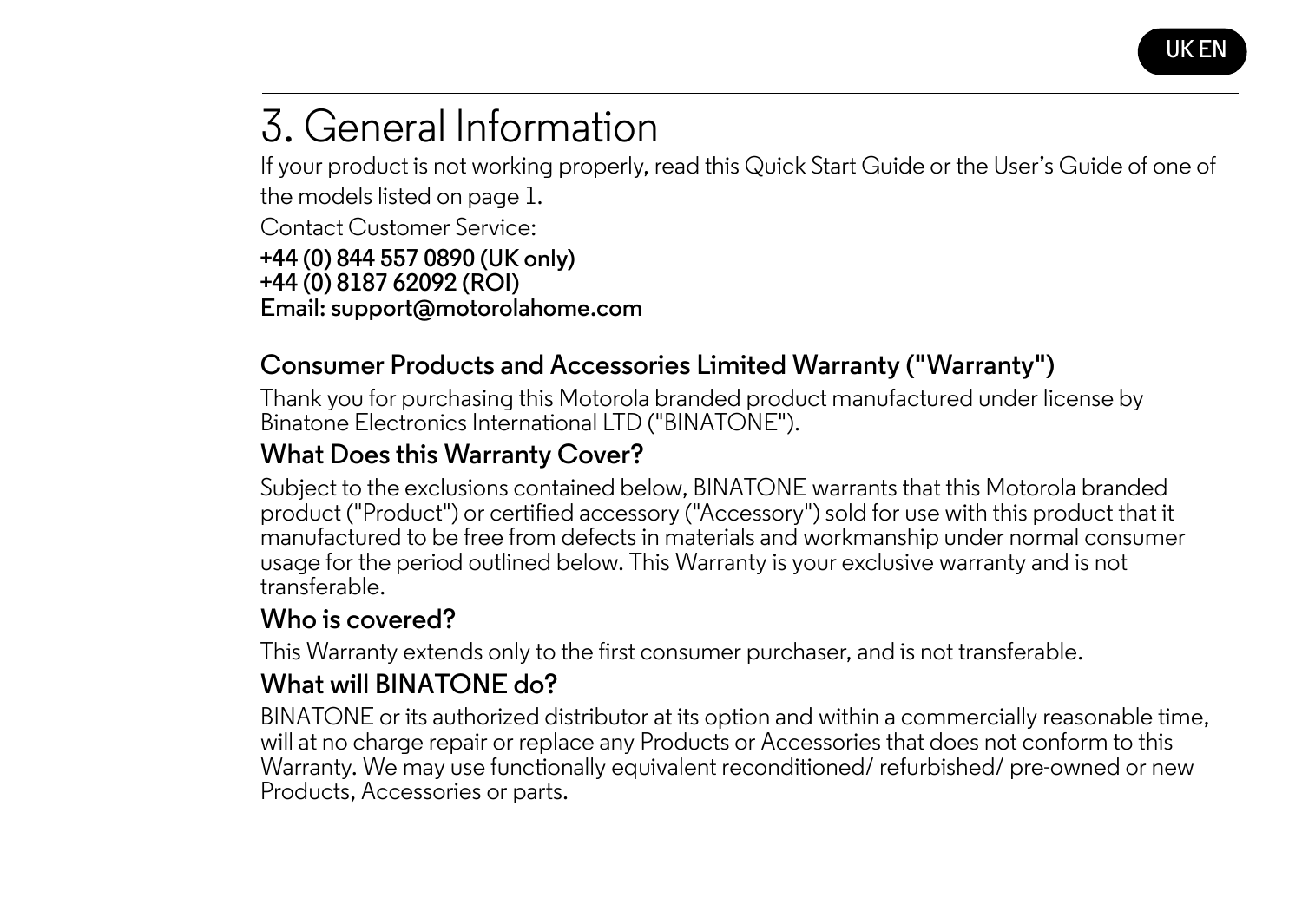#### **What Other Limitations Are There?**

ANY IMPLIED WARRANTIES, INCLUDING WITHOUT LIMITATION THE IMPLIED WARRANTIES OF MERCHANTABILITY AND FITNESS FOR A PARTICULAR PURPOSE, SHALL BE LIMITED TO THE DURATION OF THIS LIMITED WARRANTY, OTHERWISE THE REPAIR OR REPLACEMENT PROVIDED UNDER THIS EXPRESS LIMITED WARRANTY IS THE EXCLUSIVE REMEDY OF THE CONSUMER, AND IS PROVIDED IN LIEU OF ALL OTHER WARRANTIES, EXPRESS OR IMPLIED. IN NO EVENT SHALL MOTOROLA OR BINATONE BE LIABLE, WHETHER IN CONTRACT OR TORT (INCLUDING NEGLIGENCE) FOR DAMAGES IN EXCESS OF THE PURCHASE PRICE OF THE PRODUCT OR ACCESSORY, OR FOR ANY INDIRECT, INCIDENTAL, SPECIAL OR CONSEQUENTIAL DAMAGES OF ANY KIND, OR LOSS OF REVENUE OR PROFITS, LOSS OF BUSINESS, LOSS OF INFORMATION OR OTHER FINANCIAL LOSS ARISING OUT OF OR IN CONNECTION WITH THE ABILITY OR INABILITY TO USE THE PRODUCTS OR ACCESSORIES TO THE FULL EXTENT THESE DAMAGES MAY BE DISCLAIMED BY LAW. Some jurisdictions do not allow the limitation or exclusion of incidental or consequential damages, or limitation on the length of an implied warranty, so the above limitations or exclusions may not apply to you. This Warranty gives you specific legal rights, and you may also have other rights that vary from one jurisdiction to another.

| <b>Products Covered</b>           | Length of Coverage                                                                                                                                            |
|-----------------------------------|---------------------------------------------------------------------------------------------------------------------------------------------------------------|
| Consumer Products                 | One (1) year from the date of the products original purchase by the first<br>consumer purchaser of the product.                                               |
| Consumer Accessories              | Ninety (90) days from the date of the accessories original purchase by<br>the first consumer purchaser of the product.                                        |
| Consumer Products and<br>Replaced | The balance of the original warranty or for Ninety (90) days from the<br>Accessories that are Repaired or date returned to the consumer, whichever is longer. |

#### **Exclusions**

**Normal Wear and Tear.** Periodic maintenance, repair and replacement of parts due to normal wear and tear are excluded from coverage.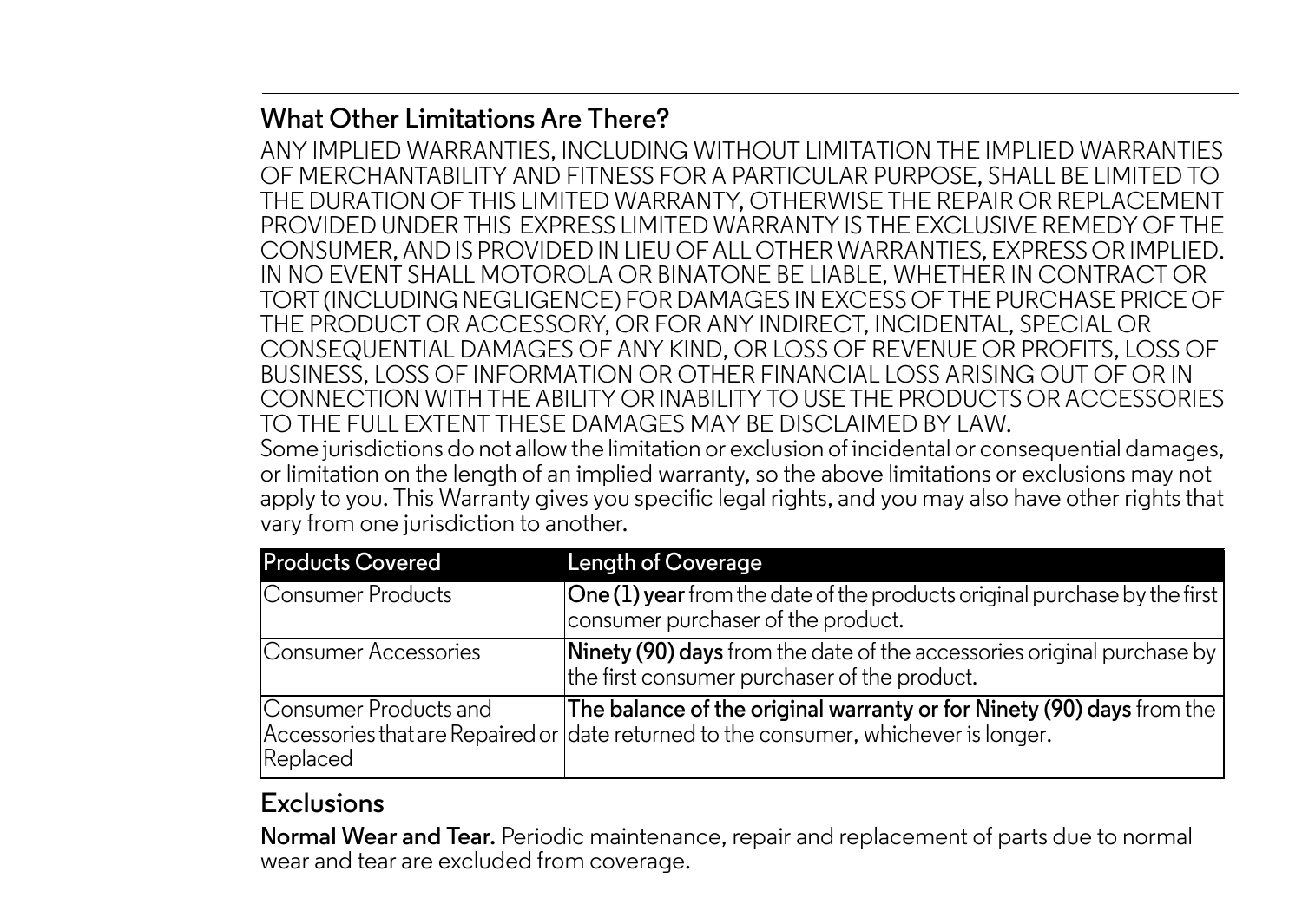**Batteries.** Only batteries whose fully charged capacity falls below 80% of their rated capacity and batteries that leak are covered by this Warranty.

**Abuse & Misuse.** Defects or damage that result from: (a) improper operation, storage, misuse or abuse, accident or neglect, such as physical damage (cracks, scratches, etc.) to the surface of the product resulting from misuse; (b) contact with liquid, water, rain, extreme humidity or heavy perspiration, sand, dirt or the like, extreme heat, or food; (c) use of the Products or Accessories for commercial purposes or subjecting the Product or Accessory to abnormal usage or conditions; or (d) other acts which are not the fault of MOTOROLA or BINATONE, are excluded from coverage. **Use of Non-Motorola branded Products and Accessories.** Defects or damage that result from the use of Non-Motorola branded or certified Products or Accessories or other peripheral equipment are excluded from coverage.

**Unauthorized Service or Modification.** Defects or damages resulting from service, testing, adjustment, installation, maintenance, alteration, or modification in any way by someone other than MOTOROLA, BINATONE or its authorized service centers, are excluded from coverage. **Altered Products.** Products or Accessories with (a) serial numbers or date tags that have been removed, altered or obliterated; (b) broken seals or that show evidence of tampering; (c) mismatched board serial numbers; or (d) nonconforming or non-Motorola branded housings, or parts, are excluded from coverage.

**Communication Services.** Defects, damages, or the failure of Products or Accessories due to any communication service or signal you may subscribe to or use with the Products or Accessories is excluded from coverage.

#### **How to Obtain Warranty Service or Other Information?**

To obtain service or information, please call:

#### **+44 (0) 844 557 0890 (UK only)**

#### **+44 (0) 8187 62092 (ROI)**

You will receive instructions on how to ship the Products or Accessories at your expense and risk, to a BINATONE Authorized Repair Center. To obtain service, you must include: (a) the Product or Accessory; (b) the original proof of purchase (receipt) which includes the date, place and seller of the Product; (c) if a warranty card was included in your box, a completed warranty card showing the serial number of the Product; (d) a written description of the problem; and, most importantly; (e) your address and telephone number.